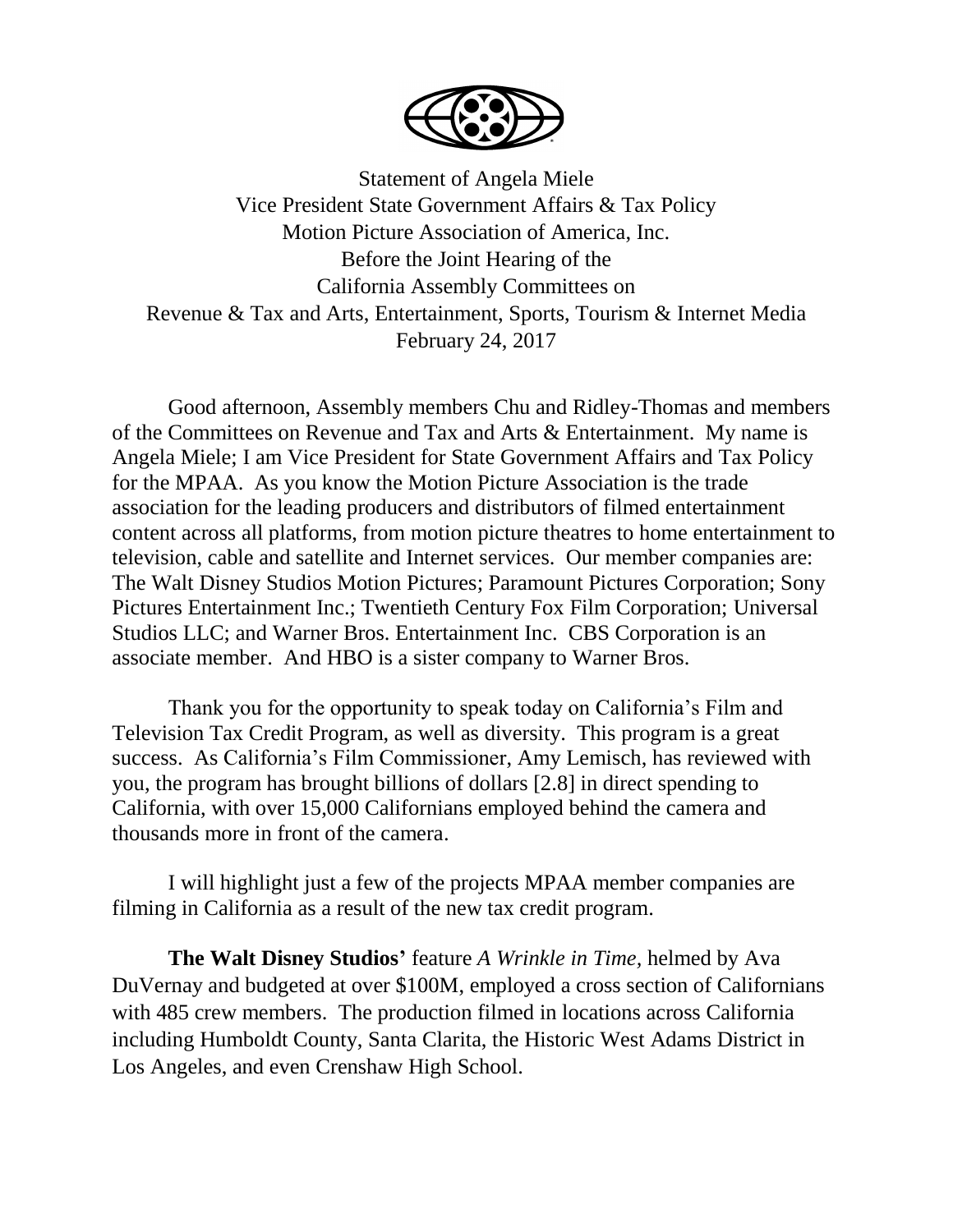**Paramount's** "God Particle" a new film from producer J.J. Abrams spent approximately \$24 million in California, including wages paid to 765 cast and crew members.

**HBO's** "Westworld" spent more than \$74 million on its first season of 10 episodes. That includes over \$32 million paid in wages to over 200 full time actors and crew members, as well as over 1200 part time crew and over 4800 background actors.

**20th Century Fox's** "American Horror Story" relocated from Louisiana to California for its fifth season, spending approximately \$39 million in qualified expenditures on 12 episodes. Over 600 California businesses sold or leased goods or services to the production.

**NBCUniversal's** television drama "Pure Genius" has spent over \$14 million on qualified wages which includes 187 full time positions and an additional \$16.6 million with 400 California businesses.

The feature film, "CHIPS" is produced by **Warner Bros.**; the production filmed throughout southern California for 45 days and employed over 700 Californians in cast and crew positions, spending over \$13 million in wages. The movie, starring Michael Pena (Pen-ya) and Dax Sheppard opens next month!

Though still in its infancy, this program is achieving its goal –to return more film and TV production to California and keep California competitive for attracting these well-paying jobs that are a hallmark of California's economy. In addition to the examples of these projects, we know that filming has increased in the Los Angeles area, as measured by the permits issued by FilmLA, the Los Angeles permit office. Feature filming increased by 8% in the first half of 2016, as compared to the first half of 2015, before the Film and Television Tax Credit took effect.

On behalf of our member companies, I want to reiterate our appreciation to the legislature and Governor for enacting and extending the Film and Television Production Incentive Program.

I would like to turn now to the issue of diversity. MPAA and our member companies are engaged and committed to ensuring that motion picture and television production provides opportunities to Californians from diverse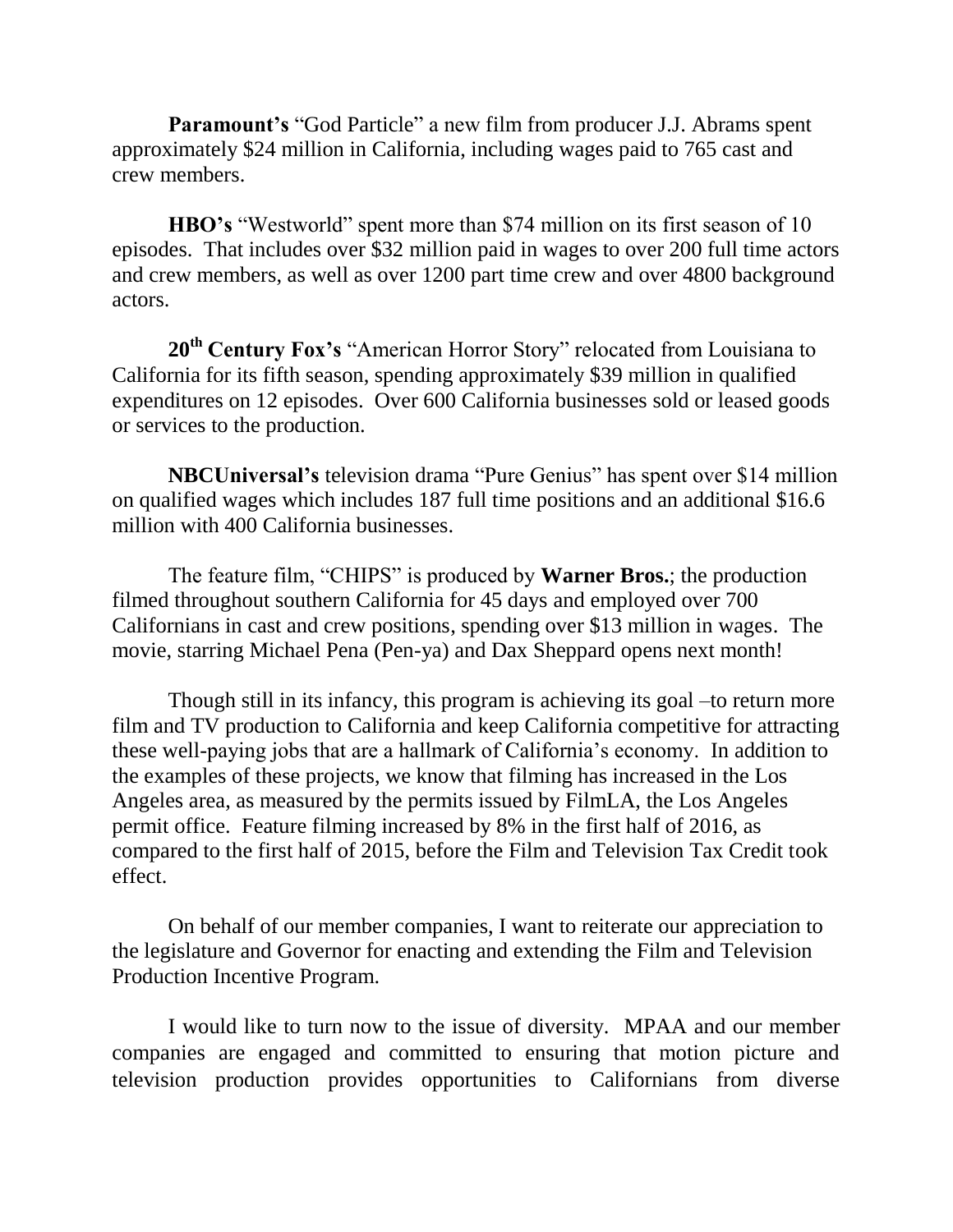backgrounds, both in employment and in business transactions. Here are just a few examples of the many programs the studios have developed:

- Disney | ABC Television Group is a sponsor of the annual NLMC/NHMC Latino Television Writers Program. NHMC is a non-profit, media advocacy organization established in 1986 in Los Angeles, California. Along with the NLMC, which began in 1999, NHMC has strived to: improve the image of American Latinos as portrayed by the media; increase the number of American Latinos employed in all facets of the media industry; and advocate media/telecommunications policies that benefit the Latino community.
- HBO sponsors Digital Dove, an award-winning filmmaking and video-arts program headquartered at the Los Angeles campus of Covenant House of California. This program, built on the philosophy that creativity is a valuable personal and professional asset, Digital Dove now offers year-round classes in video arts and media advocacy, and employment training and sponsorship.
- NBCUniversal has numerous career pathway and talent infusion programs for actors, writers and directors. As an example, the Universal Pictures' Emerging Writers Fellowship focuses on identifying talented screenwriters who do not have access to or visibility within the entertainment industry. The fellowship program was launched in 2014 and has graduated 2 classes of fellows, most of whom have secured representation. In addition, Universal recently created a Global Talent Development and Inclusion Program to bolster the studio's diversity initiatives.
- Paramount works directly with Viacom's Office of Global Inclusion to maintain a culture that value all perspectives and backgrounds. The Senior Strategy group meets quarterly to map out the company's diversity and inclusion priorities for the year. Paramount's eight active employee resource groups operate globally and lead activities around career development and outreach to the community, including a 2016 session with Ava Duvernay, Director of *Selma*. Additionally, Paramount's recruiting team partners with such organizations as The Posse Foundation, The T. Howard Foundation, Determined to Succeed and South Central Scholars, to bring the next generation of diverse talent into the workforce.
- Sony Pictures, through its Spectrum program, offers a variety of programs and resources for current and aspiring employees of all backgrounds, including Diverse Directors Program, launched in 2014. This program provides opportunities for highly qualified candidates to shadow established TV directors on episodes of various hour and half-hour scripted Sony Pictures Television series.
- 21<sup>st</sup> Century Fox FOX Inclusion is a cross-divisional department whose mission is to further the company's goals to create content that reflects the company's broad audience, attract diverse storytellers, and position the film and television studios and the networks as the home for diverse, innovative storytelling. The FOX Inclusion Department is responsible for overseeing and continuing to develop programs such as the Fox Writers Lab, the Fox Directors Lab and the Fox Filmmakers Lab.
	- 1. The Fox Filmmakers Lab aims to increase the number of women directing major films by giving 25 alumnae from the AFI Directing Workshop for Women the opportunity to